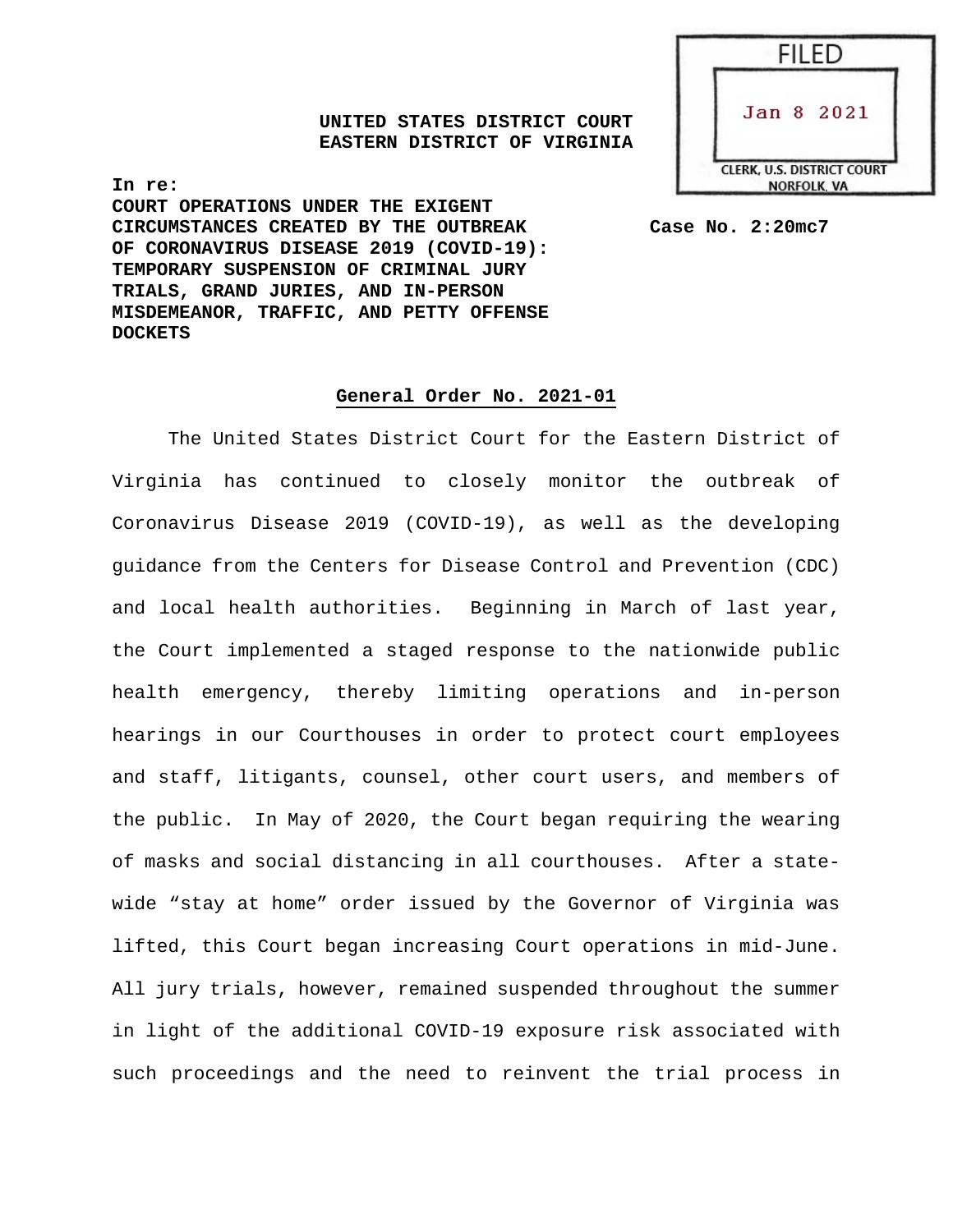order to provide adequate safeguards for mid-pandemic jury trials. After months of careful planning, culminating in the development of a modified jury trial process using retrofitted courtrooms that allow for sufficient social distancing throughout the jury selection, trial, and deliberation stages, criminal jury trials resumed in all four Divisions of this Court in September of 2020, a step taken after consideration of this Court's constitutional obligations, defendants' speedy trial rights, and the need to protect the safety of all persons involved in the jury trial process, to include summonsed jurors ordered to appear in federal court in the midst of a deadly pandemic.<sup>1</sup>

While multiple criminal jury trials were successfully completed in our District, community conditions in the District, and the Commonwealth of Virginia, began deteriorating in November of 2020. Accordingly, on November 16, 2020, this Court issued General Order 2020-22, temporarily suspending all criminal jury trials through January 18, 2021. Additionally, on December 11, 2020, this Court issued General Order 2020-23, temporarily suspending all in-person misdemeanor, traffic, and petty offense dockets through January 18, 2021.

<span id="page-1-0"></span> $1$  In light of speedy trial concerns and the Court's reduced ability to safely conduct multiple simultaneous jury trials, civil jury trials remain suspended indefinitely. See Gen. Order 2020-16.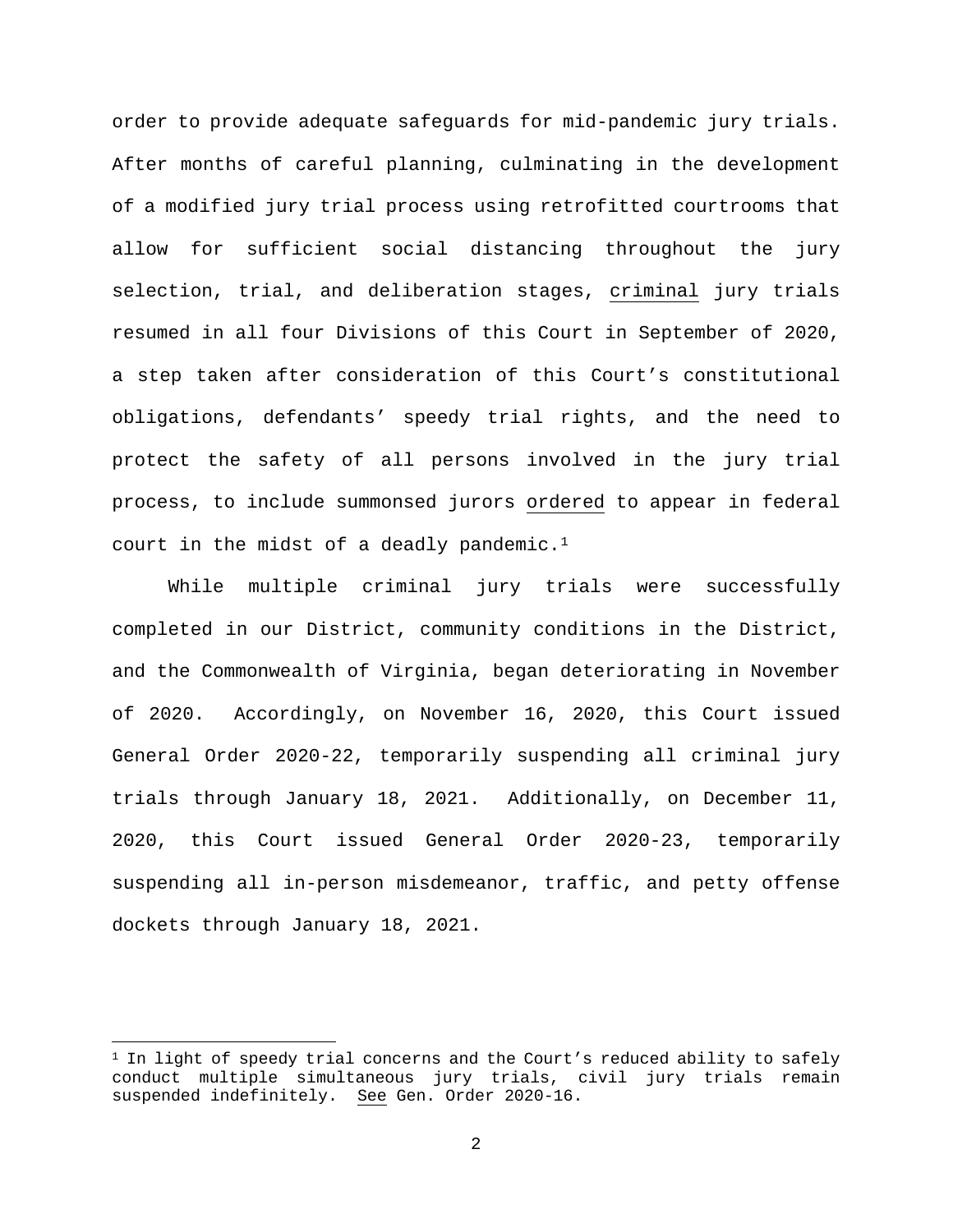With community conditions continuing to worsen since the issuance of such General Orders, the Court has again performed a "gating criteria" analysis consistent with recommendations from the Administrative Office of the United States Courts, and again concludes that all three gating criteria (Facility Exposure Risk, Community Case Analysis, and Community Action Assessment) continue their trend in the wrong direction.

First, in the last several weeks, there has continued to be facility exposure events in our Courthouses even though many less people have been physically present during the holidays. These incidents include individuals with the U.S. Marshals Service, chambers staff, clerk's office employees, contractors, and probation officers. Additionally, criminal defendants have tested positive for COVID-19 (either before or after being in our Courthouses), and criminal defense attorneys and Assistant United States Attorneys have informed the Court of their exposure/potential exposure to COVID-19, which has impacted the scheduling of certain in-person sentencing hearings. While not a direct exposure event, the Alexandria Detention Center, which houses multiple federal inmates, has recently been in "lockdown" status based on new COVID-19 testing. The above described events have occurred in all three geographic regions of this District (Alexandria, Richmond, and Hampton Roads).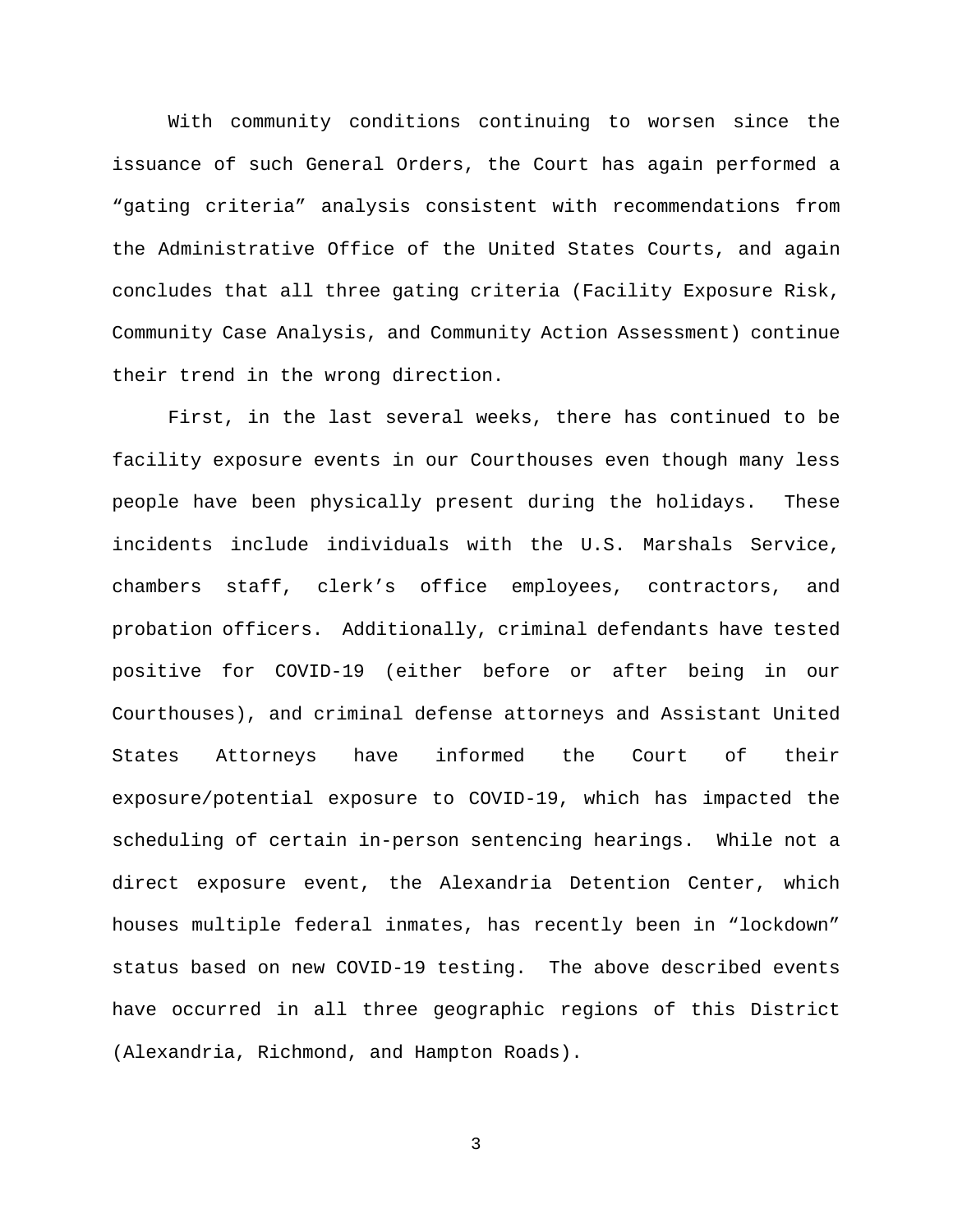Second, it is not an exaggeration to say that COVID-19 case counts and hospitalizations across Virginia have skyrocketed during the Thanksgiving and December holiday season. When this Court suspended criminal jury trials shortly before Thanksgiving, the 7-day average of new daily cases in Virginia was approximately 1,600 cases, which at the time was the highest it had been during the pandemic. As of today, the average number of daily cases in Virginia is over 4,700, which again constitutes a record-high (the 7-day average has increased by over 1,000 in the last ten days alone, and new daily cases have exceeded 5,200 for three straight days). The number of people hospitalized in Virginia with COVID-19 has likewise experienced an unprecedented spike, with the 7 day average of hospitalizations increasing from approximately 1,300 in mid-November to over 2,850 as of the date of this Order, again the highest it has been during the pandemic.

The "percent positivity" across Virginia, and across our District, has similarly seen a sharp increase during the winter months, further confirming that the spread of this deadly disease is increasing. Specifically, multiple cities/counties immediately surrounding our Courthouses were experiencing positivity between 8% and 9% as of mid-November. As of today, both the Alexandria region and Hampton Roads have cities/counties with positivity rates nearing or exceeding 21%, while a county in the Richmond area exceeds 17% positivity. The average number of daily deaths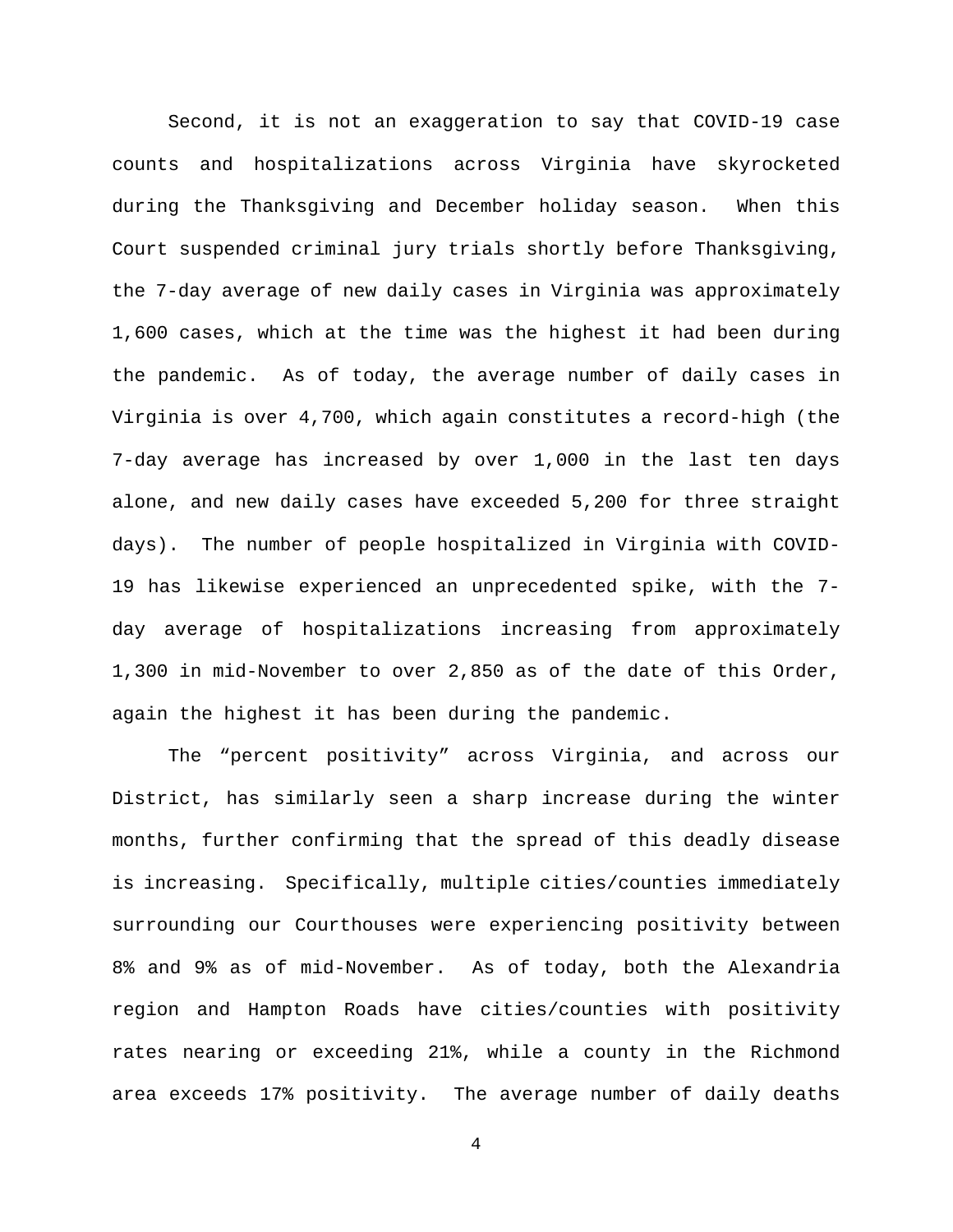in Virginia is also near a record high, with more than twice as many deaths now occurring each day as compared to mid-November (nearly 400 deaths have been reported in the last ten days). Moreover, public health experts have cautioned the Court that many of the relevant metrics, most notably hospitalizations and deaths, lag behind current conditions, suggesting that ongoing community spread may be even worse than reflected by currently available data metrics.

Moving on to the third gating criteria, an assessment of "Community Action," subsequent to this Court's issuance of its mid-November General Order temporarily suspending criminal jury trials, on December 10, 2020, the Governor of Virginia issued a "modified stay at home order" requiring individuals to stay in their homes between midnight and 5:00 a.m. each night, subject to certain exceptions. Additionally, such Executive Order limits certain public and private gatherings to no more than 10 people (the limit was 250 people during the early fall and was reduced to 25 people in November before reaching the current limit in December).

After considering all of the above, and consistent with recent actions by neighboring U.S. District Courts, $2$  this Court finds that

<span id="page-4-0"></span> $2$  Since early December, the Western District of Virginia, the District of Maryland, and the Middle District of North Carolina have all suspended all criminal jury trials through at least the end of February, 2021.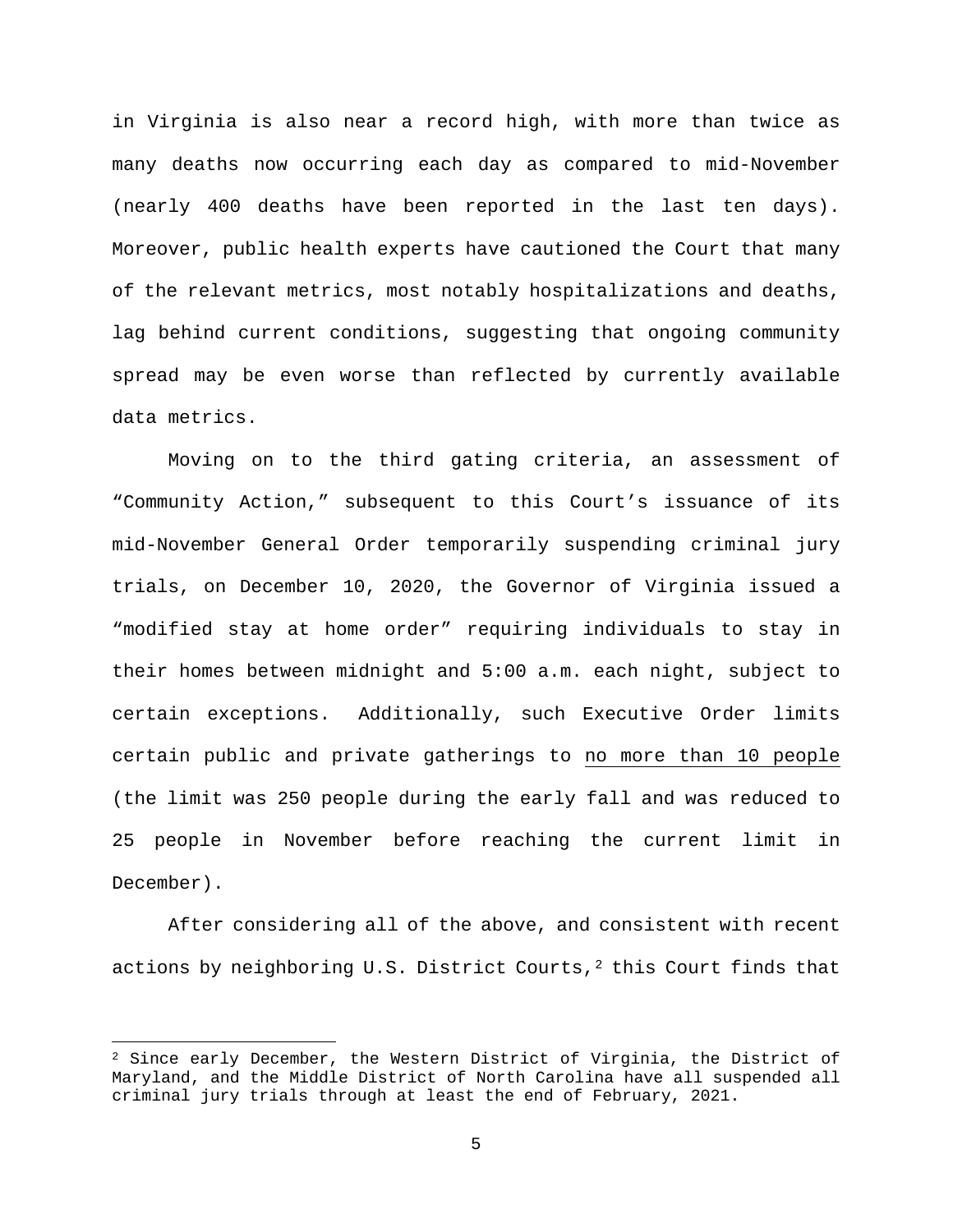it is again appropriate to take an incremental step to extend the reduction of Court operations in order to protect litigants, employees, and the public, and to ensure that critical court operations will not be compromised through a complete shutdown. In determining the length of such extension, the Court has considered, among many other data points, the pandemic modeling performed by the University of Virginia (UVA), with the UVA Model forecasting that statewide new COVID-19 cases will peak at 38,930 per week during the week ending February 14, 2021. See https://www.vdh.virginia.gov/content/uploads/sites/182/2021/01/U VA-COVID-19-Model-Weekly-Report-2021-01-08.pdf (last visited Jan. 8, 2021).

# **Criminal Jury Trials**

The temporary suspension of all criminal jury trials through January 19, 2021, is hereby **extended through February 28, 2021**. This five-week extension will remain in place absent further Order from this Court. In light of speedy trial considerations, which are discussed in greater detail below, such suspension will be shortened should conditions markedly improve against the consensus predictions of health experts. Such short-term extension of the suspension of criminal jury trials is necessitated by the unprecedented spike in COVID-19 cases, hospitalizations, and deaths occurring in Virginia, and our District, over the last eight weeks.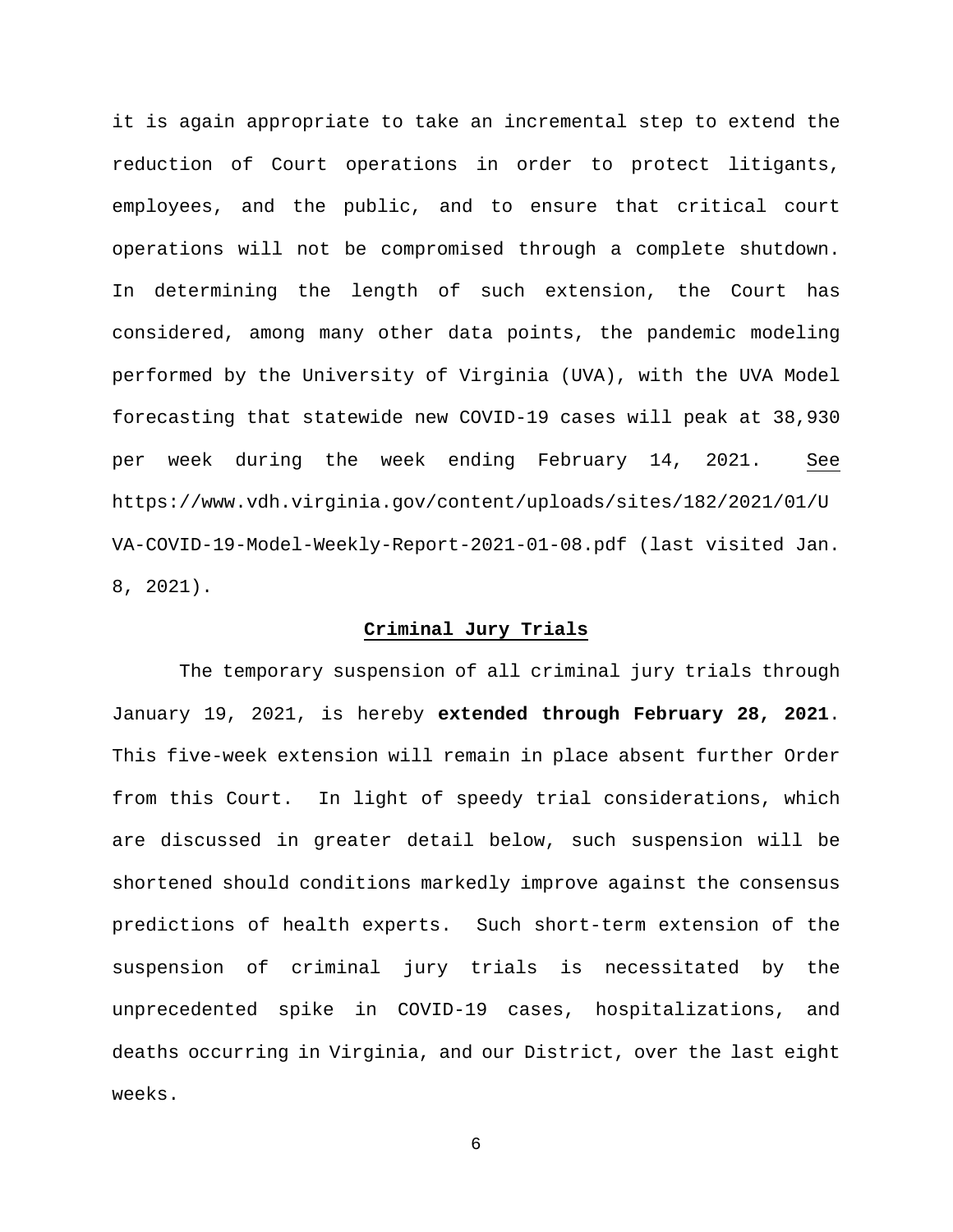# **Grand Jury Proceedings**

In light of the recent spike in COVID-19 metrics in this District, a winter/holiday increase previously predicted by public health experts, and the ongoing modeling indicating that conditions will likely worsen before they improve, the Court formally **SUSPENDS all Grand Jury proceedings** in this District **through February 28, 2021**. While allowing a previously empaneled grand jury to convene is distinguishable in many ways from conducting a criminal jury trial (to include the duration of time that jurors and/or prospective jurors must utilize the same shared indoor space), conducting grand jury proceedings still frequently brings twenty or more individuals together into the same space for multiple hours, and based on the current pandemic conditions in this District, poses an unacceptable risk to the health and safety of all involved in the proceeding (and to other persons in our Courthouses). As conditions evolve and exigencies arise, the Chief Judge may make an exception to such suspension in dire circumstances; however, the expectation is that no grand juries will meet in this District through February 28, 2021. The Court notes that while a formal suspension of grand jury proceedings has not recently been in place, **grand juries have not been meeting** in this District since criminal jury trials were suspended in mid-November in light of the materially worsening state of the COVID-19 pandemic in our District.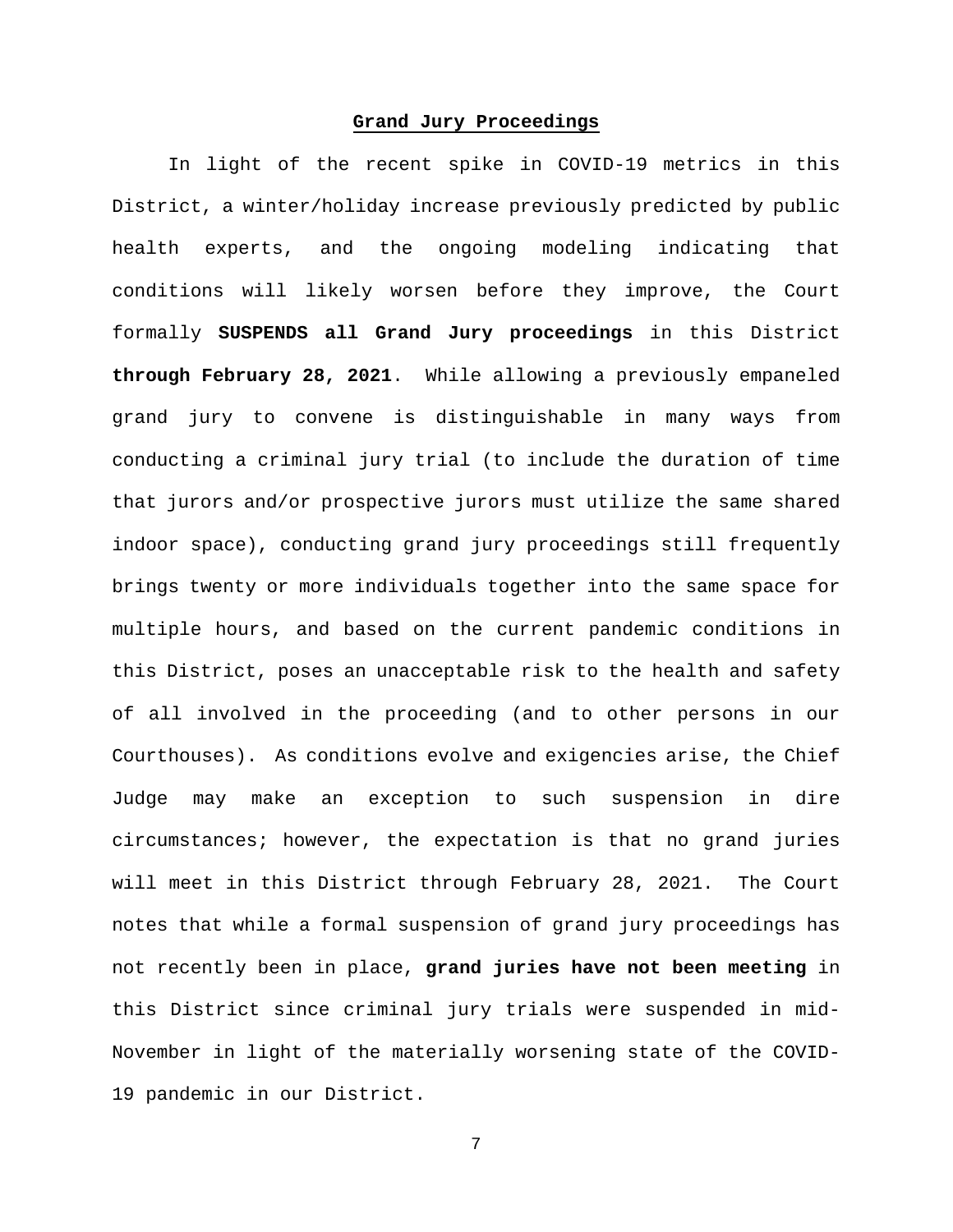#### **Misdemeanor, Traffic, and Petty Offense Dockets**

Considering the above-described spike in COVID-19 metrics in this District, and given the fact that our misdemeanor, traffic, and petty offense dockets involve numerous defendants, counsel, and witnesses being brought into our Courthouses, it is hereby **ORDERED** that, **all misdemeanor, traffic, and petty offense** dockets for **in-person hearings** scheduled in all Divisions of this Court **through February 28, 2021, are hereby SUSPENDED.** New dates for cases scheduled on such dockets shall be reset without the need to file any motions with this Court. The Court anticipates that the various Divisions of this Court will issue their own individual Orders identifying the names and/or dates of the specific dockets that are covered by the instant District-wide General Order.

# **Speedy Trial Findings**

From the date of this General Order through February 28, 2021, all judges and court personnel should continue to take all reasonably available steps to reduce the number of individuals gathered (masked and socially distanced) for any live proceeding, and judges are encouraged to continue utilizing video teleconferencing to the greatest extent possible. With the Governor's December 10, 2020 Executive Order being issued after close consultation with medical experts familiar with pandemic conditions specific to the Commonwealth of Virginia, and with community conditions substantially deteriorating during the month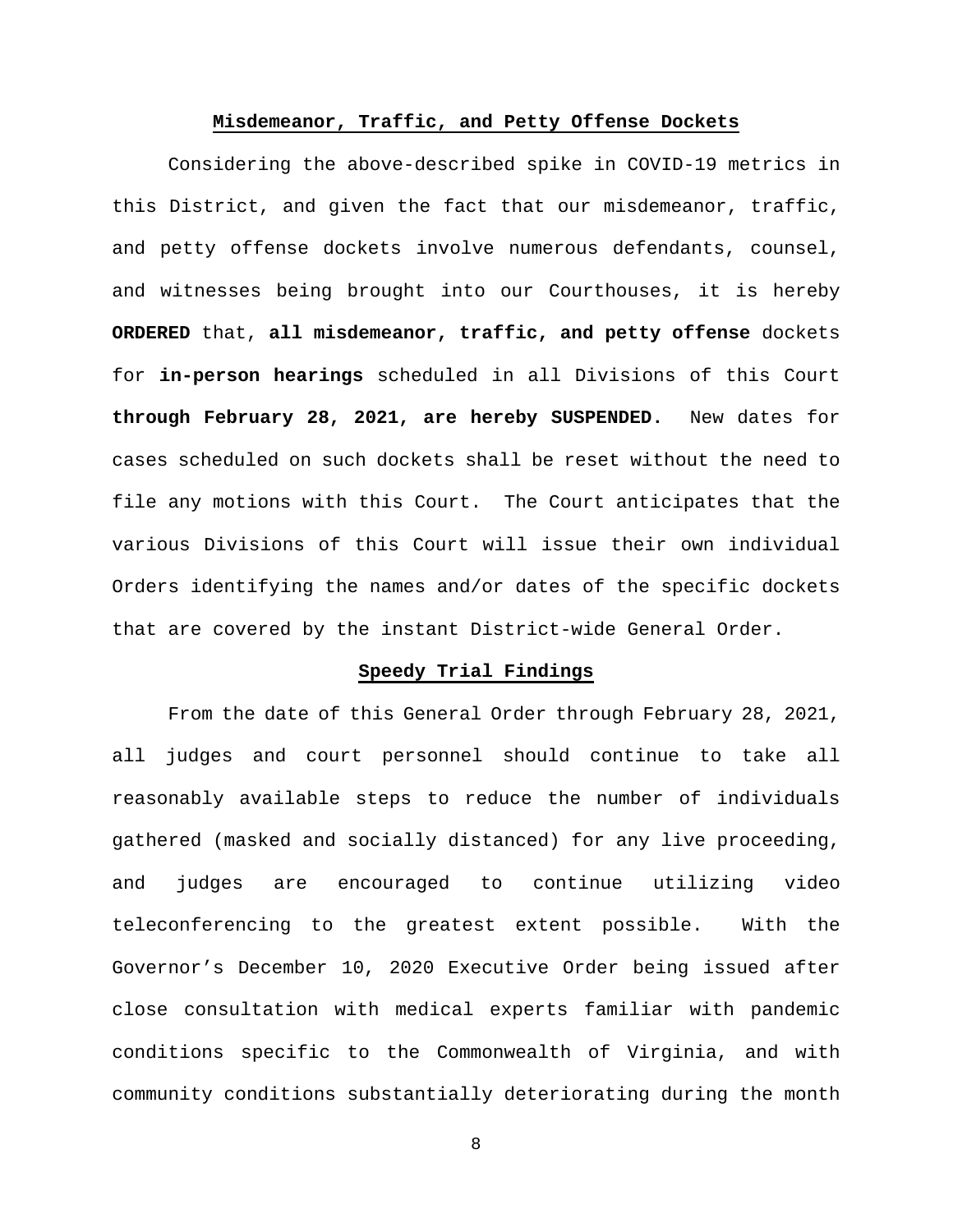following the issuance of such Executive Order, this Court will continue to **limit all gatherings, including gatherings within our Courtrooms, to no more than ten individuals whenever possible**, recognizing that limited exceptions will be necessary to allow continued operation of our Court while preserving public access to our proceedings.

The decision to suspend criminal jury trials and misdemeanor, traffic, and petty offense dockets for five additional weeks was made after careful consideration of defendants', and the public's, speedy trial rights, and after consultation with judges of each Division of this Court that are familiar with both the modified physical layout of relevant courthouses and the pandemic conditions in each respective Division. As noted in prior General Orders, this Court's unwavering focus during the pandemic has been to ensure the safety of jurors, trial participants, to include defendants in misdemeanor and felony cases, and members of the public, while at the same time ensuring that every defendant has a fair trial or proceeding, with a focused jury/factfinder, and with witnesses that can be seen and heard by the factfinder notwithstanding physical or procedural pandemic modifications. Additionally, it is critical that every defendant, especially those proceeding to a jury trial, have a robust opportunity to work with counsel to prepare a defense, a vital need that has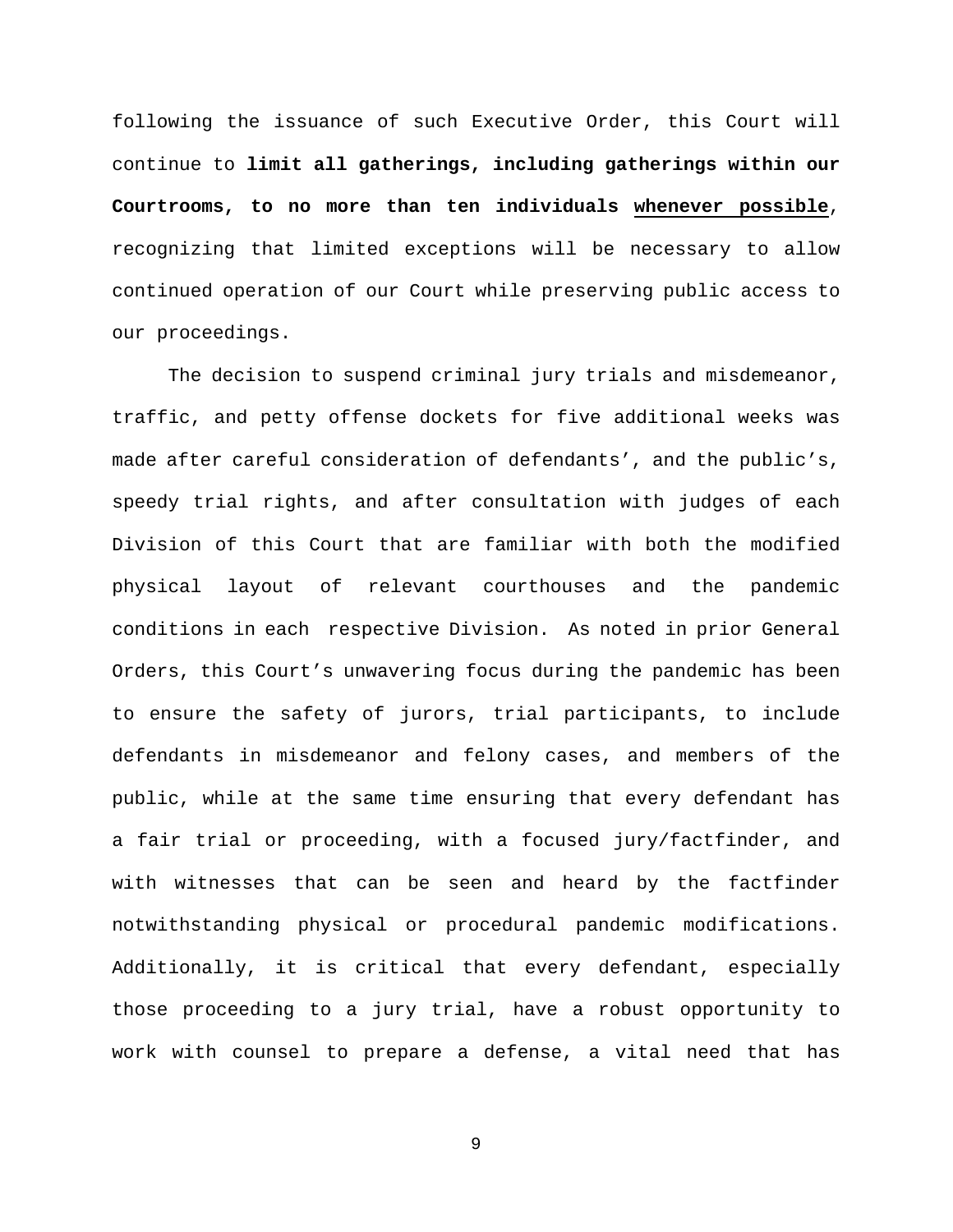become more and more challenging to satisfy as pandemic conditions have worsened.

Consistent with prior General Orders issued during the pandemic, the Court notes that case-specific speedy trial findings will likely prove necessary in criminal cases with a postponed jury trial, and presiding judges are encouraged to make the necessary case-specific findings and memorialize such findings in the record of any case involving a speedy trial objection. Cf. 18 U.S.C. § 3161(h)(7)(A). However, because the District-wide pandemic reaches all of our cases and impacts all of our prospective jurors and defendants, the Court hereby finds that, in addition to the periods excluded through prior General Orders, **the period of January 19, 2021, through and including February 28, 2021, is hereby excluded from the statutory speedy trial calculation pursuant to 18 U.S.C. § 3161(h)(7)(A)** for both felony charges and those misdemeanor charges for which the Speedy Trial Act is applicable. The Court makes such "ends of justice" findings after balancing the factors discussed in 18 U.S.C. § 3161(h)(7)(B), and the Court finds that the exclusion of such time from the speedy trial period is necessary to balance the health and safety of jurors and prospective jurors, presiding judges, court employees, criminal defendants, counsel, and the public, with the Court's constitutional responsibility to continue operations during the COVID-19 outbreak.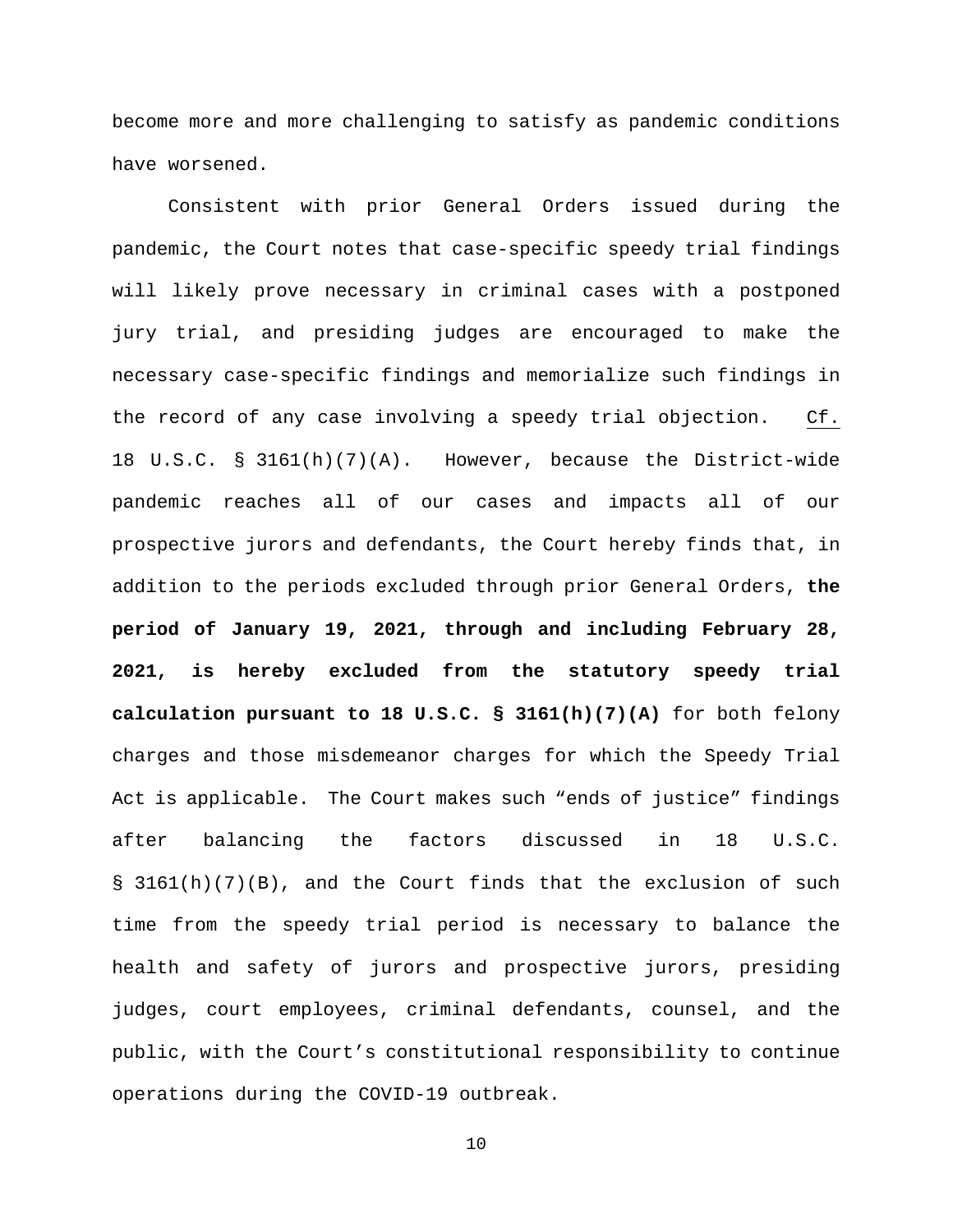In concluding that this Court is currently unable to safely conduct criminal jury trials and in-person misdemeanor, traffic, and petty offense dockets, as well as grand jury proceedings, the Court has carefully considered the Governor's most recent Executive Order and its impact on the Court's ability to select a jury that represents a fair cross-section of the community, as well as any seated jury's ability to focus on the evidence throughout trial at a time when the risk of exposure to COVID-19 has increased so dramatically. Notably, the difficult question that presents itself to the Court is not merely whether it is "possible" to conduct a criminal jury trial, but rather, whether a fair trial that provides a criminal defendant all the necessary constitutional protections can be conducted based on the current state of the pandemic, with relevant considerations including not only the makeup of the jury, but the jury's ability, without COVIDrelated concerns, to focus on the evidence, see and hear the witnesses, and observe the defendant throughout the proceedings.

The Court has also placed considerable weight on the practical difficulties faced by defense counsel in adequately preparing for jury trials or in-person misdemeanor proceedings during this time of increased community spread, record hospitalizations, and increasing deaths, to include the difficulties interviewing witnesses and potential witnesses and the challenges associated with bringing witnesses into our Courthouses (to include in-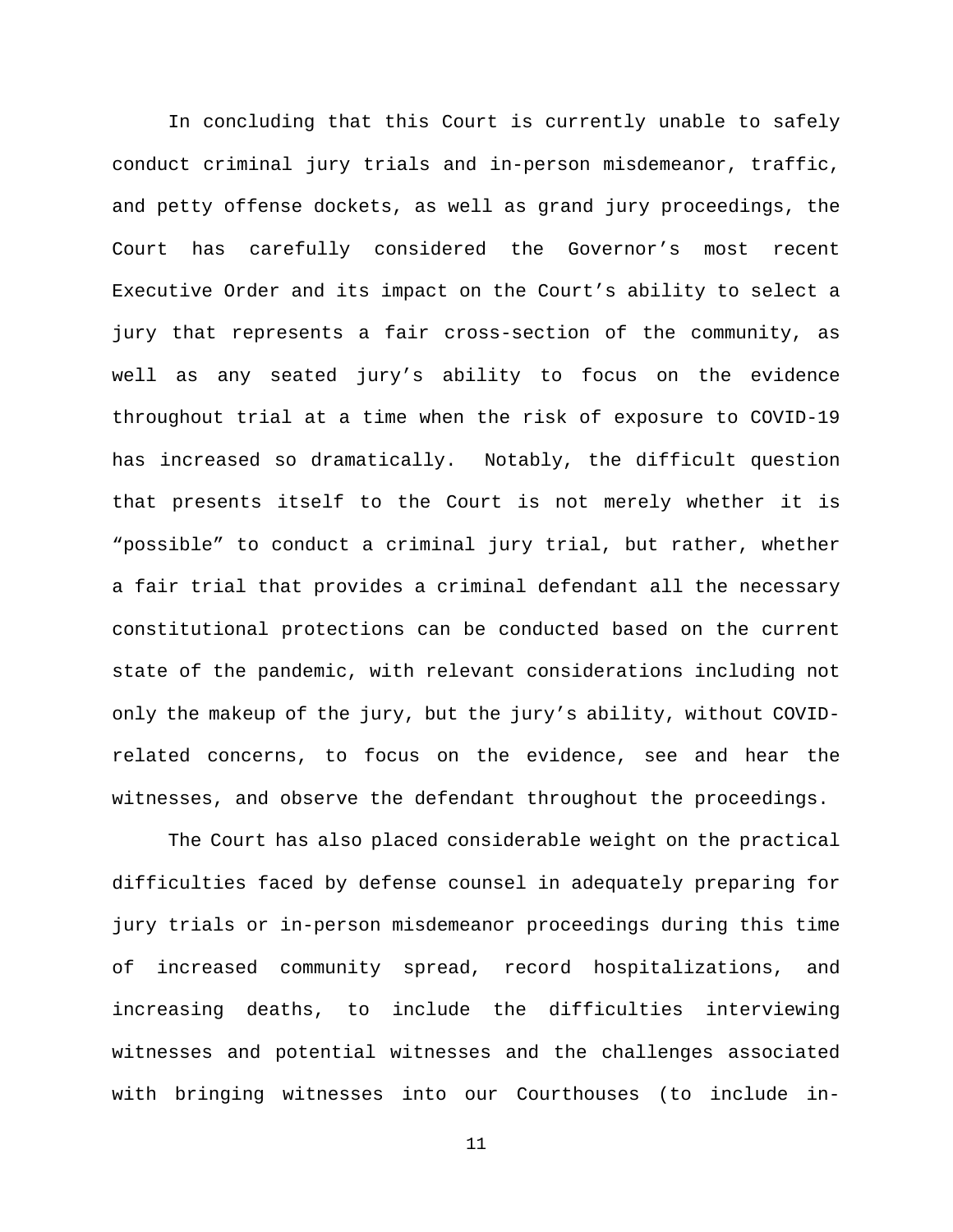custody witnesses, expert witnesses, and witnesses from other localities who must travel). See United States v. Royce, No. 4:20cr116, 2020 WL 7059883, at \*4 (D. Utah Dec. 2, 2020) ("Counsel's ability to adequately prepare for trial, including locating and consulting with witnesses, and defense counsel's ability to confer with Defendant, under these [pandemic] circumstances [are] . . . greatly reduced."). The Court has also carefully considered emerging medical information from local and nationwide health experts, to include information documenting the challenges delaying the rollout of COVID-19 vaccinations and newly emerging concerns about mutated strains of COVID-19 that at least appear to be far more contagious than previous strains. Cf. https://www.cdc.gov/coronavirus/2019-ncov/more/scientific-briefemerging-variant.html (last visited Jan. 8, 2021). The risks posed in enclosed/indoor spaces by a more contagious strain of the virus cannot be overstated, and existing distancing protocols will have to be reexamined in light of this development.

This Court's ruling today represents the next step in a thoughtful and staged incremental approach to continuances in the face of a dilemma that presents difficult choices, and no obvious solutions. The Court's best weapon in the face of such challenge is to predicate its decision on current pandemic conditions and currently available data and recommendations from the medical community. Accordingly, after careful balancing, the Court finds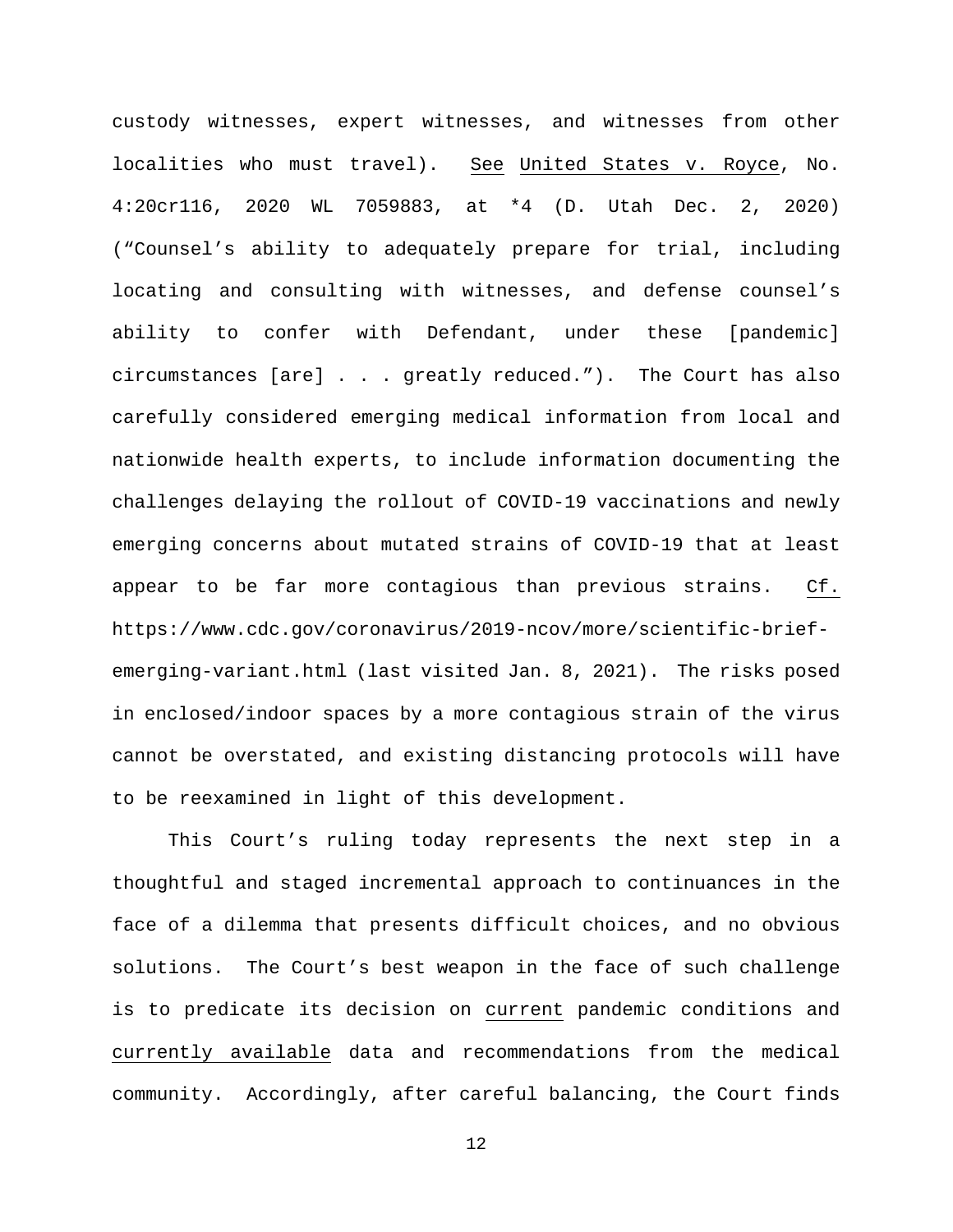that the interests of justice are best served by resuming criminal jury trials, grand jury proceedings, and in-person misdemeanor, traffic, and petty offense dockets no earlier than **March 1, 2021**. See United States v. Henry, 538 F.3d 300, 304 (4th Cir. 2008) (explaining that the factors expressly enumerated in the Speedy Trial Act, to include whether failing to grant a continuance is likely to result in a miscarriage of justice, "assist a district court in conducting the balancing required by § 3161(h)(8), that is, determining whether the need for a continuance 'outweigh[s] the best interests of the public and the defendant in a speedy trial.' § 3161(h)(8)(A)." (emphasis added)); United States v. Smith, No. 2:19cr213, 2020 WL 6063292, at \*4-5 (E.D. Cal. Oct. 14, 2020) (construing 18 U.S.C. § 3161(h)(7)(B) as providing a district court "broad discretion to consider factors it deems relevant based upon the specific facts of the case and surrounding circumstances," further noting that the "ends of justice served by excluding time under the STA are higher when the court lacks the ability to safely hold a jury trial" and that there is still not any reliable treatment or cure for COVID-19); United States v. Carrillo, No. 1:19cr1991, 2020 WL 6707834, at \*1 (D.N.M. Nov. 16, 2020) (discussing the "record high" COVID-19 cases and 20% positivity rate, the fact that "health risks posed by the virus will adversely impact the ability of the Court to obtain an adequate spectrum of jurors," and the court's inability to comply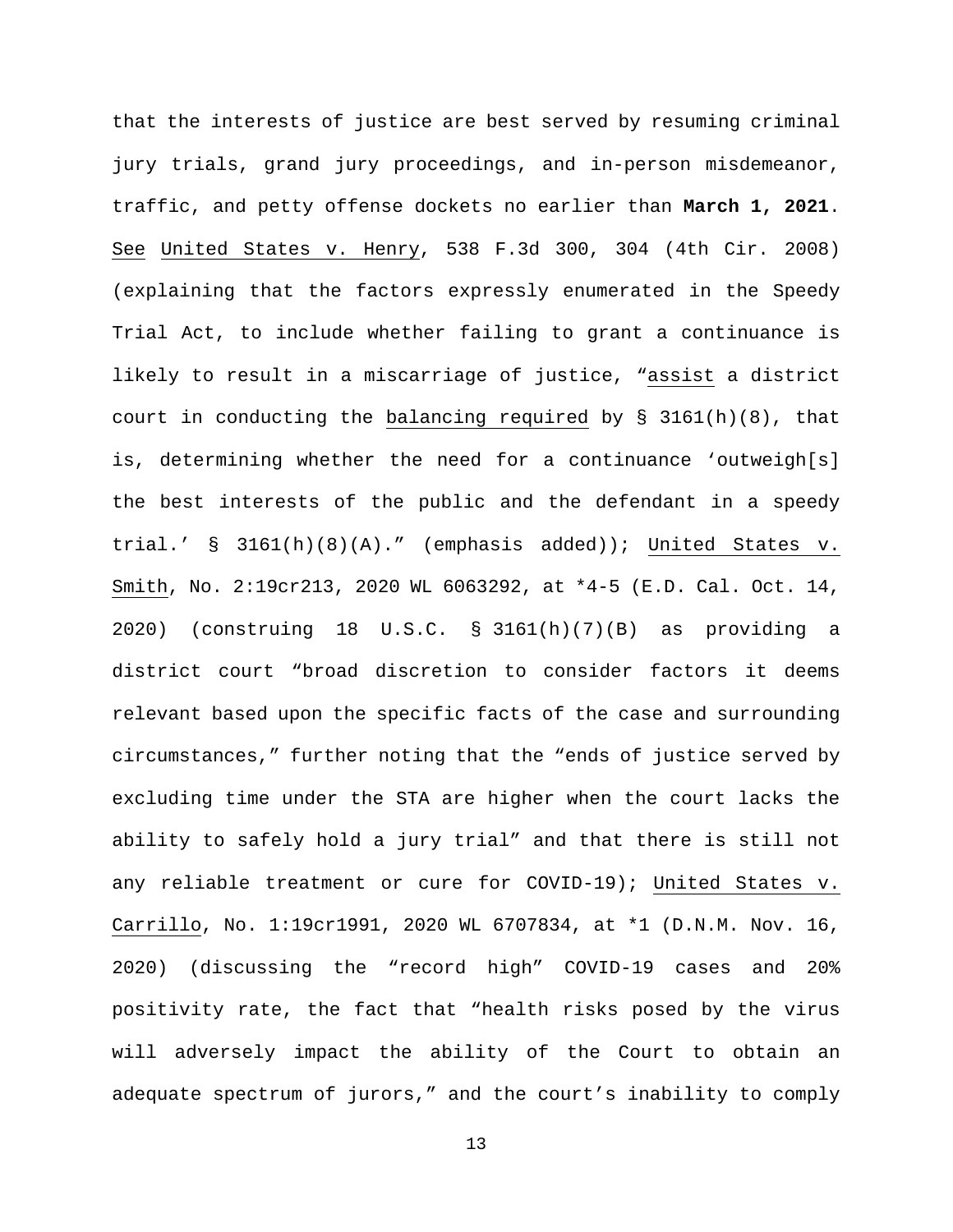with the [New Mexico] Governor's order limiting group gatherings, ultimately finding that "even if the Court could obtain an adequate spectrum of jurors and manage the safe selection of a jury in the midst of the COVID-19 pandemic, the nature of jury work hampers the Court's ability to protect the safety of those jurors as recommended by the CDC and DOH, . . . mak[ing] jury trials practically impossible, in light of the recent outbreak"); Royce, 2020 WL 7059883, at \*1 (discussing a recent spike in COVID-19 cases and concluding that "[s]o long as this pandemic continues at this pace, there is no feasible way for a criminal defendant to exercise the constitutional right to jury trial" because "[t]he courts cannot compel citizens to appear for jury service – and attorneys, witnesses, defendants, and others – when assembly for a prolonged period, in an enclosed space, is unsafe"); United States v. Taylor, No. CR 18-198, 2020 WL 7264070, at \*9 (D.D.C. Dec. 10, 2020) (explaining, within the context of a constitutional speedy trial analysis, that the COVID-19 pandemic is an "extraordinary phenomenon that has curbed activities across the entire planet," and concluding that COVID-19 trial delays are "fully justified and cannot be blamed on the Government." (internal quotation marks omitted)). This Court will, of course, continue to monitor current conditions in the community, and reserves the right to modify the terms of this General Order should conditions so require.

# **It is so ORDERED**.